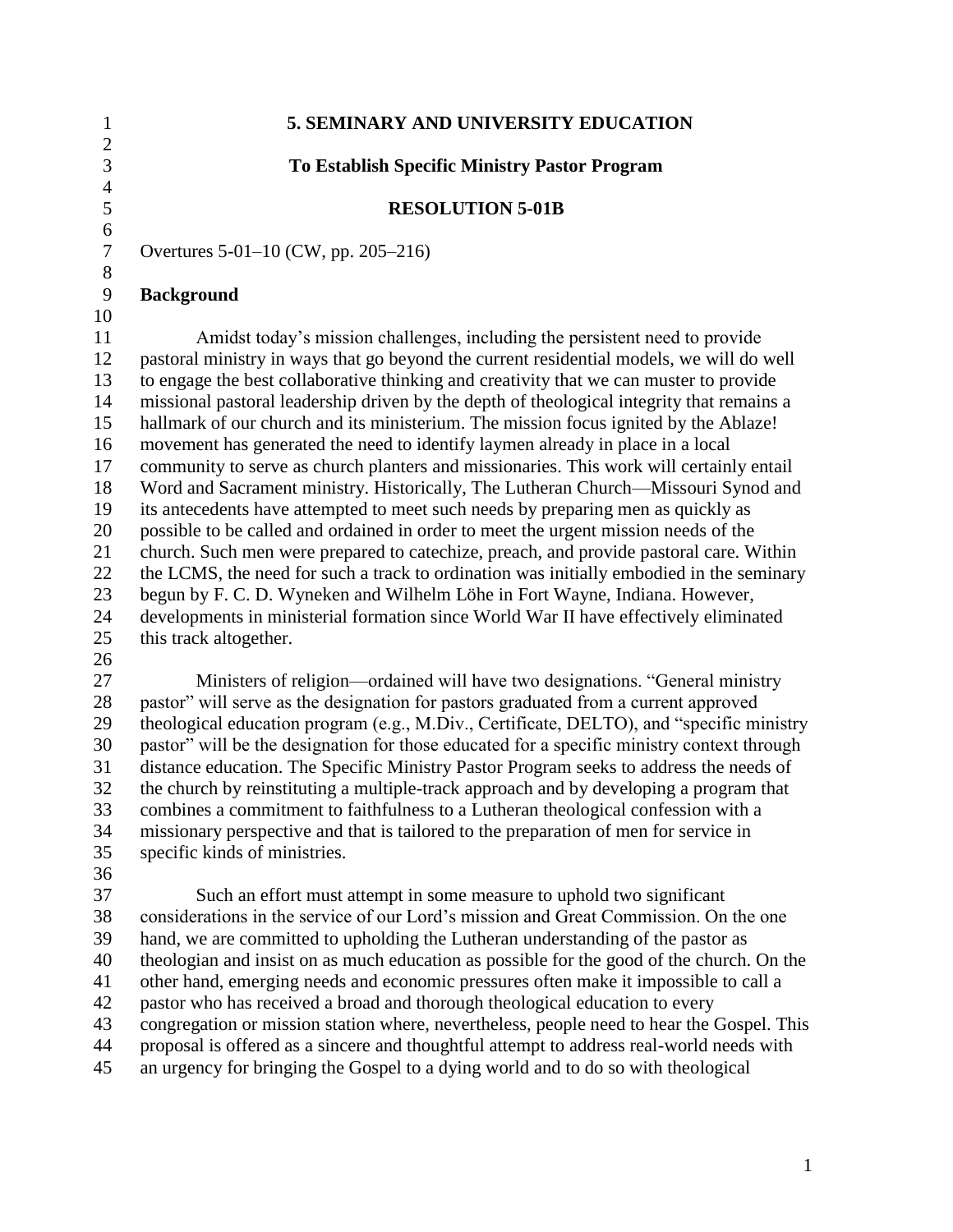integrity with respect to both the doctrine of the ministry and our commitment to high standards of pastoral education and formation.

## **Theological Foundations Guiding the Proposal**

- 1. All those who regularly and publicly perform the functions of the Office of the 7 Holy Ministry should do so as those called to and placed into that office. "It is taught among us that nobody should publicly teach or preach or administer the 9 sacraments in the church without a regular call" (AC XIV). As it is true that means of grace, the Gospel and the sacraments, are the rightful possession of all believers in Christ as members of the priesthood of all believers, only the one Office of the Holy Ministry is entrusted with the public exercise of these means. As such, we affirm that only those who are rightly and publicly called and ordained should publicly exercise the functions which are entrusted to this ministry.
- 2. Lutherans affirm that there is only one Office of the Holy Ministry, established by God for the public conduct of the ministry of Word and Sacrament. However, the church may recognize certain distinctions within that one Office of the Holy Ministry and establish degrees of supervision without undermining the unity of 21 the office.
- a. All those who serve Christ and the church in the Office of the Holy Ministry exercise de iure divino (by divine authority) the power to preach the Gospel, forgive sins, administer the Sacraments, and exercise church discipline. There is no distinction within the one office with respect to this power and authority.
- b. Nevertheless, all ministers serve under supervision. In ancient times, the practice of making certain distinctions within the one Office of the Holy Ministry de iure humano (by human authority) was established so that those ministers with broader and deeper theological understanding should be able to provide doctrinal supervision for less experienced, or less well- prepared, ministers. These distinctions were made to ensure that the Gospel was rightly preached and taught, and to preserve the unity of the church.
- c. By the time of the Reformation, the common way of talking about such distinctions within the Office of the Holy Ministry was to speak of the differentiation between the power (or authority) associated with the Office of the Holy Ministry and the jurisdiction (or scope of the administration) of the office.
- 3. The church may establish, by human authority, distinctions in jurisdiction and in categories of service of its pastors so long as these distinctions do not compromise the authority of the office, undermine the Gospel, or burden the consciences of Christians by confusing human regulations with divine commands.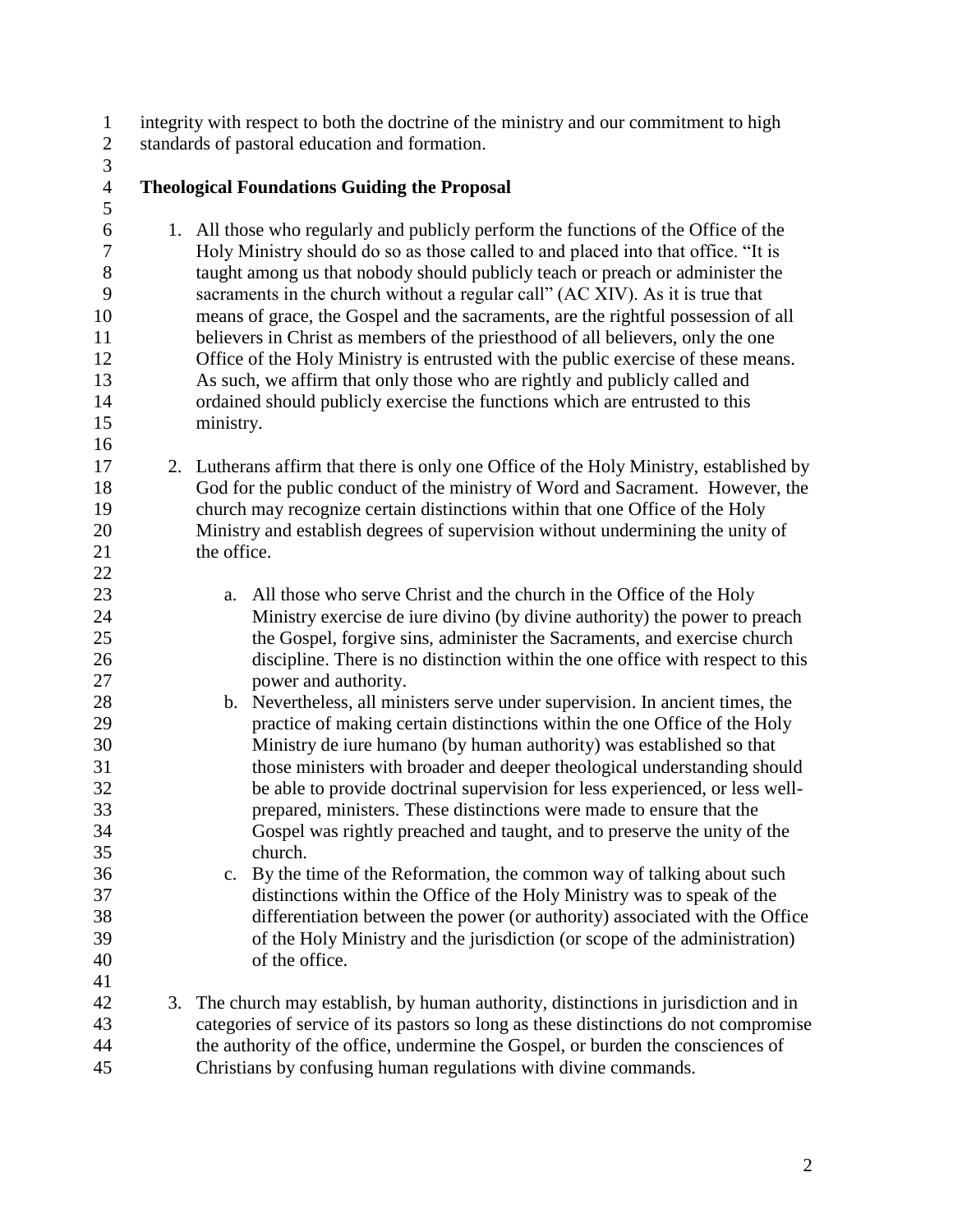| $\mathbf{1}$<br>$\overline{c}$<br>3 |        | 4. Ordination vows may be taken prior to the conclusion of a complete course of<br>study provided that the ordained has received a preparation sufficient to preach<br>and teach the Gospel rightly, administer the Sacraments correctly, and take his |
|-------------------------------------|--------|--------------------------------------------------------------------------------------------------------------------------------------------------------------------------------------------------------------------------------------------------------|
| $\overline{4}$                      |        | vows with integrity.                                                                                                                                                                                                                                   |
| 5                                   |        |                                                                                                                                                                                                                                                        |
| 6                                   | 5.     | The church should provide the opportunity for a pastor who has been certified and                                                                                                                                                                      |
| 7                                   |        | ordained to serve in a specific kind of ministry subsequently to be prepared to                                                                                                                                                                        |
| 8                                   |        | serve the church more broadly through a combination of further academic                                                                                                                                                                                |
| 9<br>10                             |        | preparation, accumulated pastoral experience, and examination.                                                                                                                                                                                         |
| 11                                  |        | <b>Overview of the "Specific Ministry Pastor" Program</b>                                                                                                                                                                                              |
| 12                                  |        |                                                                                                                                                                                                                                                        |
| 13                                  |        | The student will take a core curriculum so as to acquire a foundational                                                                                                                                                                                |
| 14                                  |        | competency in Lutheran theology for pastoral ministry. This foundational core will be                                                                                                                                                                  |
| 15                                  |        | both contextualized and specialized within and for a specific ministry. In addition to the                                                                                                                                                             |
| 16                                  |        | original objective of the Distance Education Leading To Ordination (DELTO) Program                                                                                                                                                                     |
| 17                                  |        | to provide pastoral ministry where full-time ministry cannot be maintained, such specific                                                                                                                                                              |
| 18                                  |        | ministries will include such categories as church planter, staff pastor, and others as needs                                                                                                                                                           |
| 19                                  | arise. |                                                                                                                                                                                                                                                        |
| 20                                  |        |                                                                                                                                                                                                                                                        |
| 21                                  |        | The specific curriculum will be determined and developed by the seminary<br>1.                                                                                                                                                                         |
| 22                                  |        | faculties, in collaboration with those from the field who represent the                                                                                                                                                                                |
| 23                                  |        | specific ministerial contexts at district and congregation levels. It will be                                                                                                                                                                          |
| 24                                  |        | based on the following principles: Curricular goals based on outcome                                                                                                                                                                                   |
| 25                                  |        | competencies appropriate to the stages of the program                                                                                                                                                                                                  |
| 26                                  |        | 2. The contextual nature of this educational model, which includes                                                                                                                                                                                     |
| 27                                  |        | experiential learning within a mission context                                                                                                                                                                                                         |
| 28                                  |        | The engagement of supervisors/mentors by the seminary in consultation<br>3.                                                                                                                                                                            |
| 29                                  |        | with the district president as a critical element of the distance education                                                                                                                                                                            |
| 30                                  |        | model                                                                                                                                                                                                                                                  |
| 31                                  |        | A combination of distance education and residential components (likely<br>4.                                                                                                                                                                           |
| 32                                  |        | through short-term seminars and the option to take courses within the                                                                                                                                                                                  |
| 33<br>34                            |        | residential curriculum)<br>The potential applicability of coursework for academic credit towards an<br>5.                                                                                                                                              |
| 35                                  |        | M. Div.                                                                                                                                                                                                                                                |
| 36                                  |        | A time frame for completion of approximately 4–5 years<br>6.                                                                                                                                                                                           |
| 37                                  |        |                                                                                                                                                                                                                                                        |
| 38                                  |        | The Specific Ministry Pastor Program will be divided into a pre-ordination curriculum                                                                                                                                                                  |
| 39                                  |        | and a post-ordination curriculum. The pre-ordination curriculum will equip the student in                                                                                                                                                              |
| 40                                  |        | such a way that the church has confidence that the student will preach the Gospel in its                                                                                                                                                               |
| 41                                  |        | truth and purity and conduct his ministry in conformity with Lutheran doctrine and                                                                                                                                                                     |
| 42                                  |        | practice. In order to do this, the pre-ordination curriculum will address such basic                                                                                                                                                                   |
| 43                                  |        | competencies as Catechism, interpretation of Scripture, God and Christ and the work of                                                                                                                                                                 |
| 44                                  |        | Christ, the Sacraments, introduction to the Book of Concord, the conduct of worship, and                                                                                                                                                               |
| $\overline{A}$                      |        |                                                                                                                                                                                                                                                        |

*preaching.*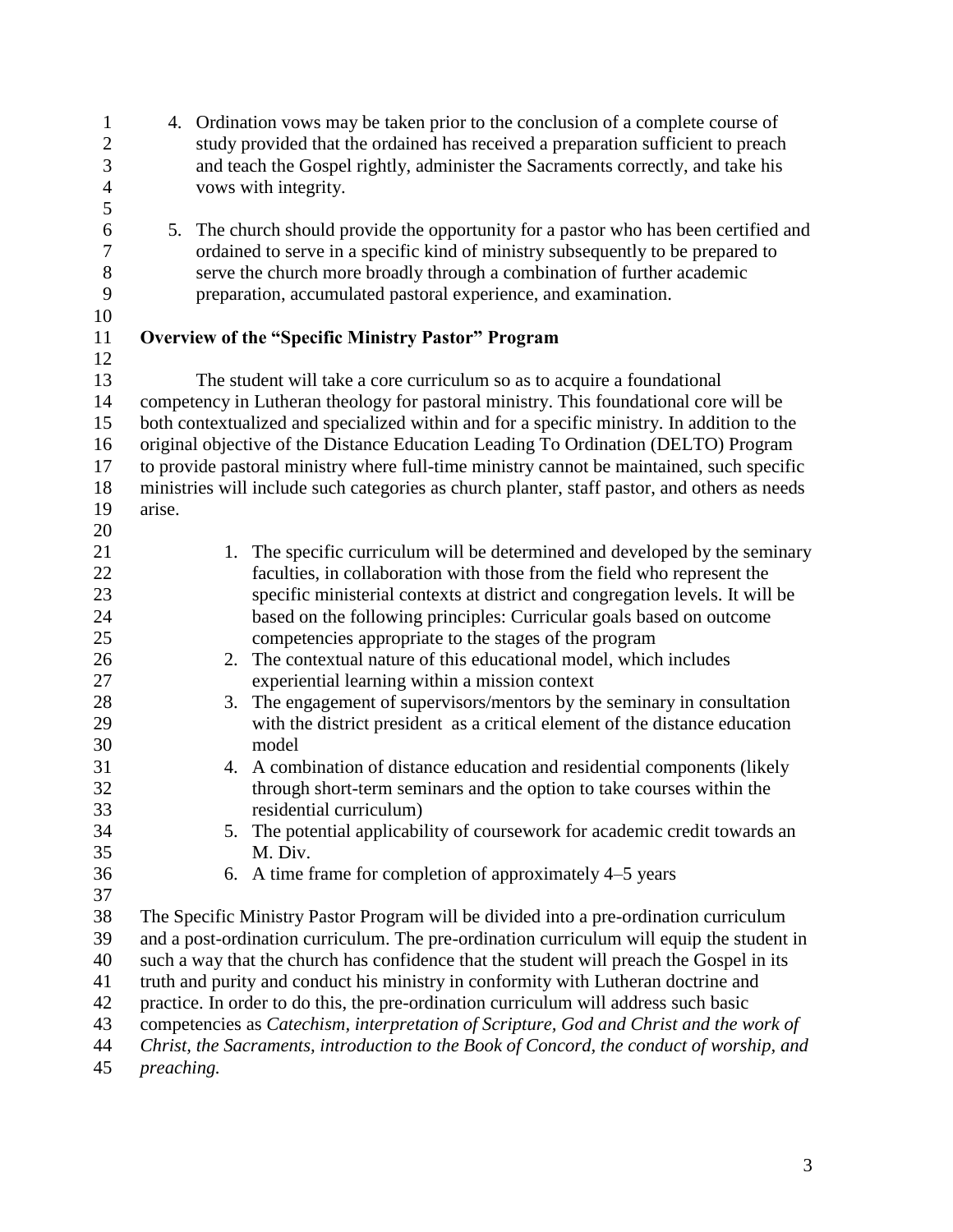| $\mathbf{1}$     | The post-ordination curriculum will address these topics in greater depth and                |
|------------------|----------------------------------------------------------------------------------------------|
| $\sqrt{2}$       | detail and will include such topics as OT content and theology, NT content and theology,     |
| 3                | gifts of Christ, body of Christ, Church history and the history of Lutheranism, Christian    |
| $\overline{4}$   | education, pastoral theology, and theology of missions.                                      |
| $\mathfrak{S}$   |                                                                                              |
| $\sqrt{6}$       | In addition, the student will participate in several residential and field seminars          |
| $\boldsymbol{7}$ | aimed at cultivating the requisite ministry skills for his specific ministry context (e.g.,  |
| $8\,$            | church planters, staff pastors, and evangelists).                                            |
| 9                | Possible residential seminars might include pastoral formation, issues in<br>$\bullet$       |
| 10               | pastoral ministry, team ministry, urban ministry, spiritual formation.                       |
| 11               | Possible field seminars might include basic mission planter training, edge                   |
| 12               | $\bullet$                                                                                    |
| 13               | gathering, and advanced mission planter training.                                            |
| 14               |                                                                                              |
|                  | The Specific Ministry Pastor Program will utilize selected mentors in the                    |
| 15               | preparation of a man for pastoral ministry with an emphasis on the area of spiritual         |
| 16               | formation.                                                                                   |
| 17               |                                                                                              |
| 18               | <b>Step 1: Preparation for and Admission to the Program</b>                                  |
| 19               |                                                                                              |
| 20               | The identification of an applicant will be carried out by the congregation and               |
| 21               | district through a comprehensive screening process.                                          |
| 22               |                                                                                              |
| 23               | For entry into the program, a student will need to show that he possesses the                |
| 24               | requisite social skills and passion for theology and mission, as well as demonstrating the   |
| 25               | specific skills and competence needed to be successful in a distance-education program.      |
| 26               |                                                                                              |
| 27               | For entry into the program, a student will need to pass the Entry Level                      |
| 28               | Competency Exams (ELCEs) in the areas of OT, NT, and Catechism/Christian Doctrine.           |
| 29               | Preparation for the ELCEs may be accomplished by taking the corresponding district-          |
| 30               | level courses, Concordia University System or seminary-offered courses. In addition,         |
| 31               | other courses within a district's lay training program may be helpful, such as courses on    |
| 32               | evangelizing and catechizing. All students will need to demonstrate competency to            |
| 33               | engage the program in the English language and in public speaking.                           |
| 34               |                                                                                              |
| 35               | Based upon completion of the above requirements and with recommendations                     |
| 36               | from congregation and district, the student's application will be presented to the           |
| 37               | admissions committee of the seminary for action. As part of the application process, each    |
| 38               | student, sponsoring congregation, and district will sign a covenant of commitment to         |
| 39               | complete the entire specific ministry pastor curriculum, including all coursework and        |
| 40               | seminars following examination and ordination.                                               |
| 41               |                                                                                              |
| 42               | <b>Step 2: Pre-Ordination Curriculum</b>                                                     |
| 43               |                                                                                              |
| 44               | Upon entrance into the Specific Ministry Pastor Program, the student will be                 |
| 45               |                                                                                              |
|                  | assigned as a vicar in a specific locality but normally will not be authorized to administer |

the Sacraments. He will preach sermons prepared in collaboration with and approved by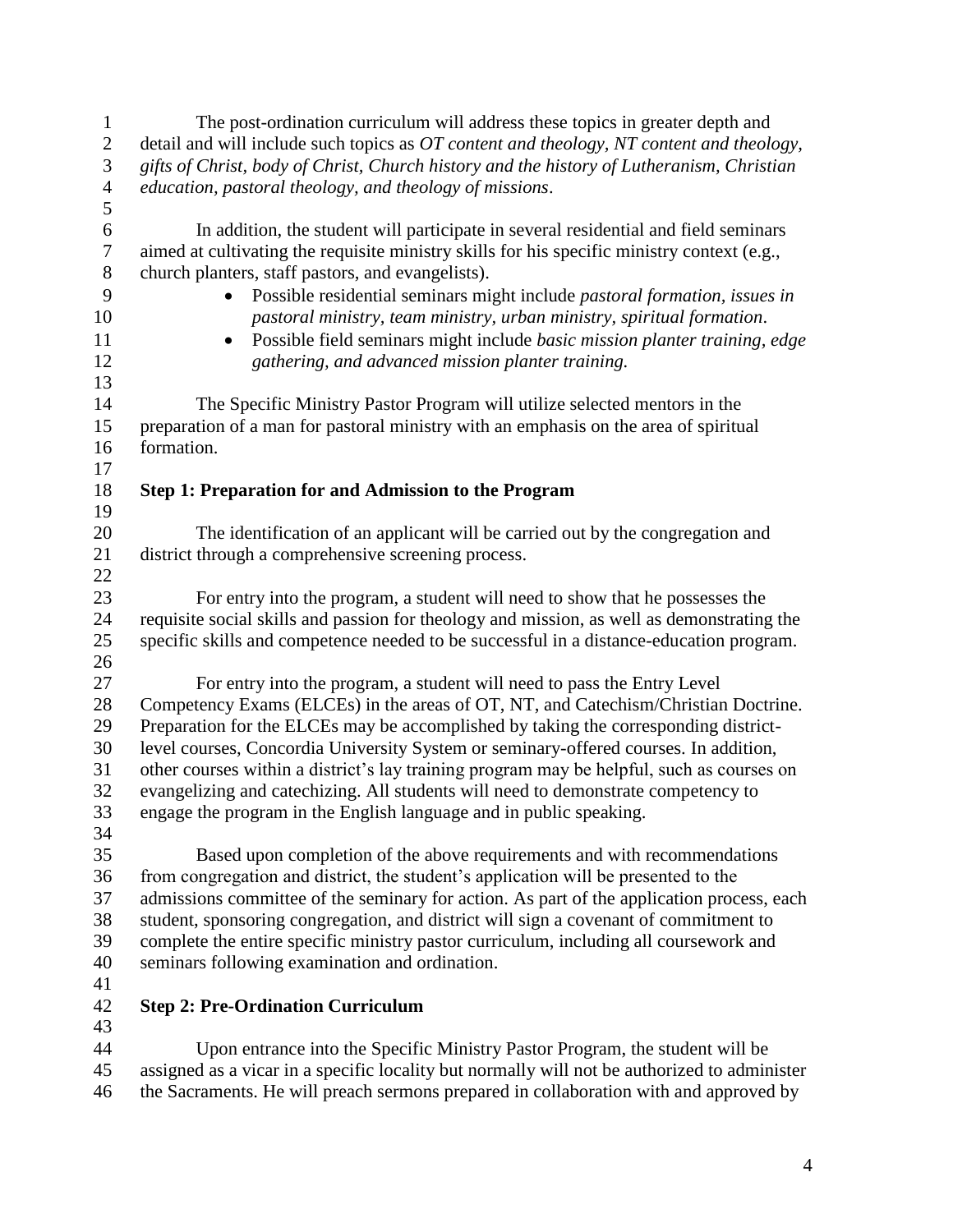| $\mathbf{1}$     | his supervisor. At this point, he will participate in courses and seminars comparable to     |
|------------------|----------------------------------------------------------------------------------------------|
| $\overline{2}$   | those offered to residential seminary students designed to prepare him in the following      |
| 3                | areas:                                                                                       |
| $\overline{4}$   | • Catechism, hermeneutical principles, God and Christ, work of Christ, the                   |
| 5                | Sacraments, Worship, the Book of Concord, and preaching                                      |
| 6                | • Possible residential seminars: intro to pastoral formation; issues in pastoral             |
| $\boldsymbol{7}$ | ministry                                                                                     |
| $8\,$            | · Possible field seminars: basic mission planter training, etc.                              |
| 9                |                                                                                              |
| 10               | <b>Step 3: Certification/Call/Ordination</b>                                                 |
| 11               |                                                                                              |
| 12               | After demonstrating competence in the pre-ordination areas, the student must                 |
| 13               | apply for an examination hearing by the seminary in order to be certified for call and       |
| 14               | ordination. Each student will be evaluated on a case-by-case basis. The examination          |
| 15               | hearing shall include a review of the student's portfolio, vicarage reports, an interview by |
| 16               | the faculty, and recommendations by the district president and circuit counselor.            |
| 17               |                                                                                              |
| 18               | After call and ordination according to the usual order, the student is placed on the         |
| 19               | pastoral roster of the Synod as a "specific ministry pastor." He now may preach and          |
| 20               | administer the Sacraments under supervision in a specific locality.                          |
| 21               |                                                                                              |
| 22               | <b>Step 4: Post-Call and Ordination Curriculum</b>                                           |
| 23               |                                                                                              |
| 24               | Upon call and ordination, the student shall complete the remainder of the Specific           |
| 25               | Ministry Pastor Program. The following areas are intended to continue development of         |
| 26               |                                                                                              |
| 27               | the foundational competencies necessary for serving as a specific ministry pastor:           |
|                  | • OT content and theology, NT content and theology, gifts of Christ, Body of                 |
| 28<br>29         | Christ, Church history and the history of Lutheranism, Christian education,                  |
| 30               | pastoral theology, and theology of missions                                                  |
|                  | • Residential seminars, possibly including pastoral formation, issues in pastoral            |
| 31               | ministry, team ministry, urban ministry, and spiritual formation                             |
| 32               | • Field seminars, possibly including basic mission planter training, edge                    |
| 33               | gathering, and advanced mission planter training                                             |
| 34               |                                                                                              |
| 35               | Refusal to complete the Specific Ministry Pastor Program would result in the                 |
| 36               | pastor's removal from the Synod roster, at which point he is not eligible for a call.        |
| 37               |                                                                                              |
| 38               | <b>Step 5: Completion of the Specific Ministry Pastor Program</b>                            |
| 39               |                                                                                              |
| 40               | Upon completion of the program, the candidate is examined by a committee of                  |
| 41               | faculty, laity, and district representatives in order to be recognized as eligible for calls |
| 42               | elsewhere within his rostered status. Apart from the usual need for continuing education,    |
| 43               | he is not required to take any further prescribed course of studies (but see below).         |
| 44               |                                                                                              |
| 45               | Specific ministry pastors are recognized as just that: pastors certified for calls into      |
| 46               | specific ministry contexts, who serve under the supervision not only of the district         |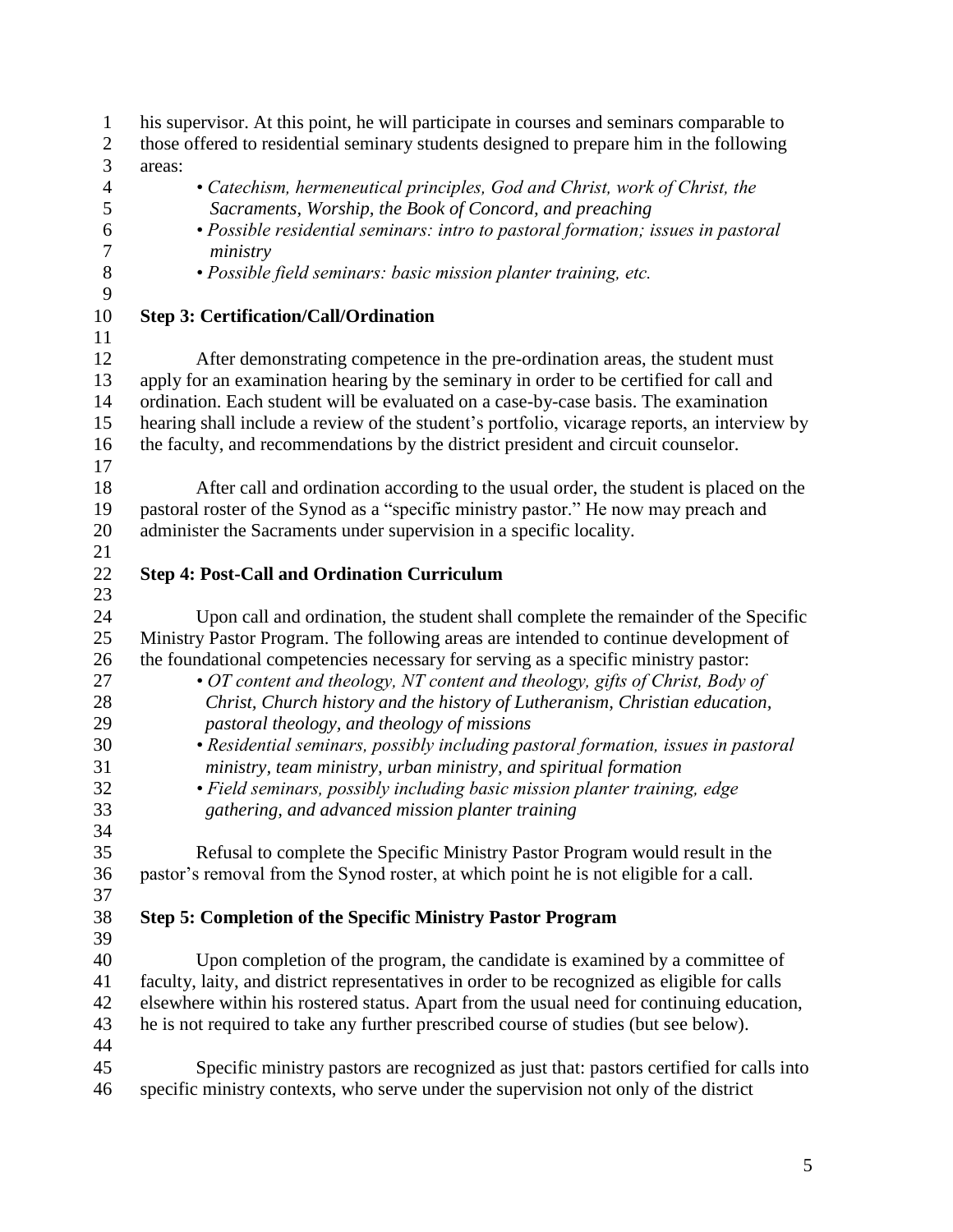| $\mathbf{1}$   | president but also of a designated general ministry pastor. As such, they are eligible for   |
|----------------|----------------------------------------------------------------------------------------------|
| $\mathbf{2}$   | calls into a similar specific ministry context, where they continue under the supervision    |
| 3              | of a general ministry pastor.                                                                |
| $\overline{4}$ |                                                                                              |
| 5              | Because their theological education is formed within the context of their specific           |
| 6              | ministry and does not represent the breadth and depth of theology and ecclesiology that      |
| 7              | forms a basis for pastoral oversight beyond the local level, they may not be placed into     |
| $8\,$          | ecclesiastical roles of exercising pastoral oversight outside the location of their specific |
| $\mathbf{9}$   | call (i.e., in the church-at-large), such as                                                 |
| 10             |                                                                                              |
| 11             | a. holding elected or appointed office at the district or Synod level that is assigned       |
| 12             | by the Bylaws to "a pastor" (though they will serve in all other capacities,                 |
| 13             | especially representing the ministerial contexts in which they serve);                       |
| 14             | b. serving as circuit counselors;                                                            |
| 15             | c. serving as a voting delegate to a national Synod convention (but they may serve           |
| 16             | as an advisory delegate at national conventions and as a pastoral delegate at                |
| 17             | district conventions); and                                                                   |
| 18             | d. supervising vicars.                                                                       |
| 19             |                                                                                              |
| 20             | <b>Step 6: Continued Service and Status</b>                                                  |
| 21             |                                                                                              |
| 22             | Students who have completed the Specific Ministry Pastor Program may decide to               |
| 23             | remain in their rostered status as "specific ministry pastor" for the remainder of their     |
| 24             | ministry or they may choose to pursue a growth path that leads to a change in roster         |
| 25             | status to "general ministry pastor." It is envisioned that most students will pursue the     |
| 26             | second path, either through an M. Div. route or nondegree certification. Thus, they have     |
| 27             | three options:                                                                               |
| 28             | 1. They may remain rostered as a specific ministry pastor.                                   |
| 29             | They may enroll in an M. Div. program. It is anticipated that coursework<br>2.               |
| 30             | done for the Specific Ministry Pastor Program may become applicable to                       |
| 31             | an M. Div., determined by equivalencies.                                                     |
| 32             | 3. They may continue their theological education and pastoral formation,                     |
| 33             | reaching a level appropriate to general ministry pastor without a full M.                    |
| 34             | Div. (cf. current "alternate route") and then complete an interview with an                  |
| 35             | examining board in order to have their rostered status changed to "general                   |
| 36             | ministry pastor."                                                                            |
| 37             |                                                                                              |
| 38             |                                                                                              |
| 39             |                                                                                              |
| 40             |                                                                                              |
| 41             |                                                                                              |
| 42             |                                                                                              |
| 43             |                                                                                              |
| 44             |                                                                                              |
| 45             |                                                                                              |
| 46             |                                                                                              |
|                |                                                                                              |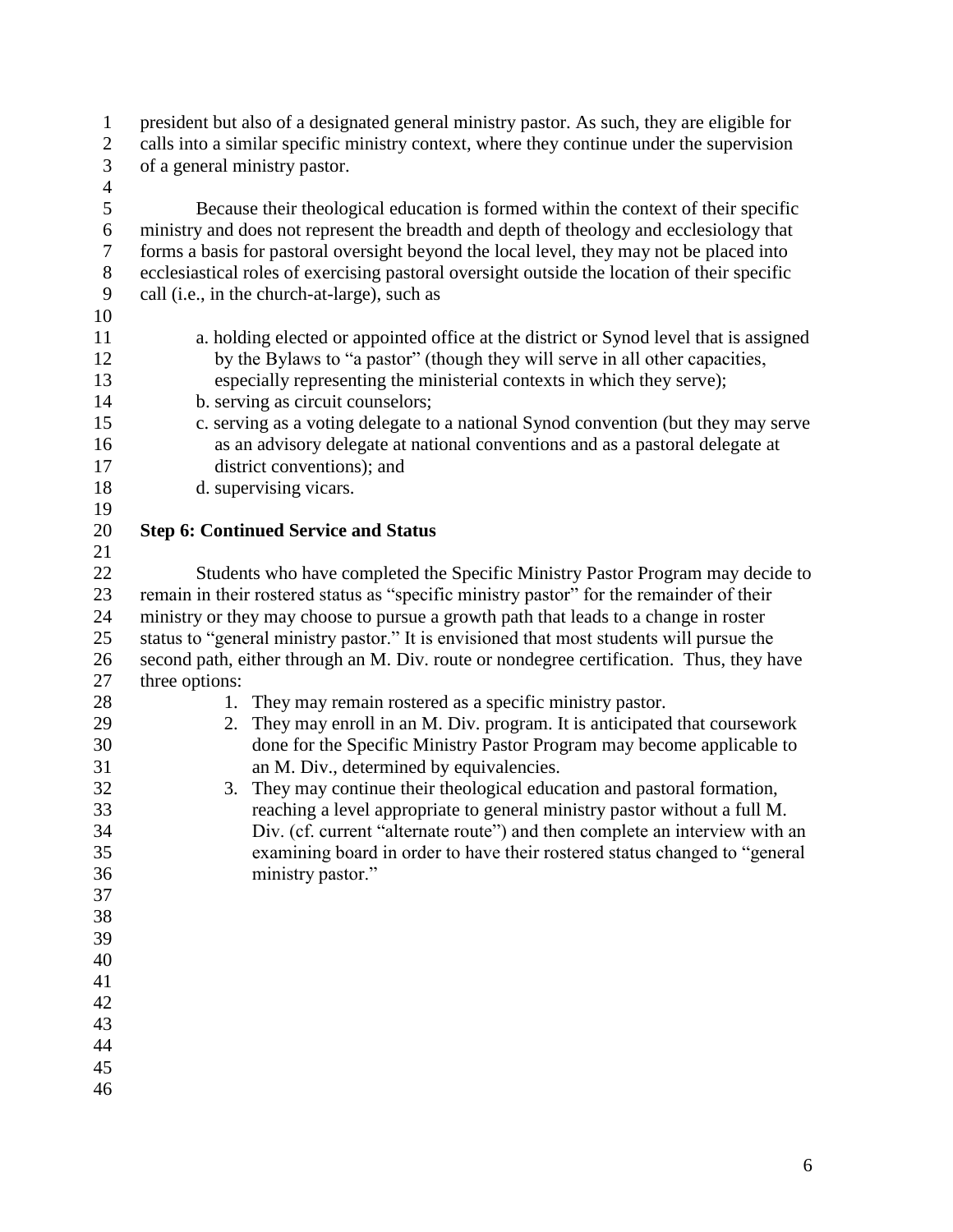| $\mathbf{1}$   | <b>Resolution</b>                                                                                                                                                                     |
|----------------|---------------------------------------------------------------------------------------------------------------------------------------------------------------------------------------|
| $\overline{c}$ |                                                                                                                                                                                       |
| 3              | WHEREAS, The DELTO Oversight Committee was formed by the 2001                                                                                                                         |
| $\overline{4}$ | convention and given the task "to revise DELTO"; and                                                                                                                                  |
| 5              |                                                                                                                                                                                       |
| $\sqrt{6}$     | WHEREAS, This oversight committee concluded that original assignment, and a                                                                                                           |
| $\tau$         | revised DELTO Program was deployed by the two seminaries in the fall of 2004; and                                                                                                     |
| $8\,$          |                                                                                                                                                                                       |
| 9              | WHEREAS, The original and ongoing intent of DELTO was to "provide ordained"                                                                                                           |
| 10             | pastoral service to congregations that cannot support a full-time pastor, ordained pastoral                                                                                           |
| 11             | service to contexts where English is not spoken, ordained missionary personnel where                                                                                                  |
| 12             | finances and/or conditions do not permit calling a full-time missionary" (BHE document,                                                                                               |
| 13             | "What Is DELTO?" Sept. 2000); and                                                                                                                                                     |
| 14             |                                                                                                                                                                                       |
| 15             | WHEREAS, The needs for providing pastoral ministry in specific and specialized                                                                                                        |
| 16             | situations where a traditionally prepared seminary candidate or pastor is not available                                                                                               |
| 17             | continue to multiply; and                                                                                                                                                             |
| 18             |                                                                                                                                                                                       |
| 19             | WHEREAS, Our Synod needs to find a way to provide for an increase in pastoral                                                                                                         |
| 20             | ministry to meet such needs of the church, especially in light of the mission challenges of                                                                                           |
| 21             | today's world; and                                                                                                                                                                    |
| 22             |                                                                                                                                                                                       |
| 23             | WHEREAS, Our Synod has resolved to plant 2,000 new congregations by 2017,                                                                                                             |
| 24             | for which a net gain of 2,000 pastors will be needed; and                                                                                                                             |
| 25             |                                                                                                                                                                                       |
| 26             | WHEREAS, Any way of providing for pastoral ministry must be faithful to our                                                                                                           |
| 27             | Lutheran Confessions, faithful to our historic commitment to a well-educated and well-                                                                                                |
| 28             | formed ministerium, faithful to our historic commitment to provide pastors in both                                                                                                    |
| 29<br>30       | academic and practical tracks, and faithful to our historic commitment to provide pastoral<br>ministry and leadership at the cutting edges of the mission fields, wherever they might |
| 31             | be; and                                                                                                                                                                               |
| 32             |                                                                                                                                                                                       |
| 33             | WHEREAS, All those who regularly and publicly perform the functions of the                                                                                                            |
| 34             | Office of the Holy Ministry should do so as those called to and placed into that office                                                                                               |
| 35             | because "It is taught among us that nobody should publicly teach or preach or administer                                                                                              |
| 36             | the sacraments in the church without a regular call" (AC XIV); and                                                                                                                    |
| 37             |                                                                                                                                                                                       |
| 38             | WHEREAS, A variety of programs and routes leading to pastoral service have                                                                                                            |
| 39             | arisen at both district and seminary levels; and                                                                                                                                      |
| 40             |                                                                                                                                                                                       |
| 41             | WHEREAS, The DELTO Oversight Committee, after concluding its original                                                                                                                 |
| 42             | assignment, was given the further assignment by the President of Synod to "study the                                                                                                  |
| 43             | various routes leading to ordination currently available, to study which routes leading to                                                                                            |
| 44             | ordination would be most helpful to the Synod in producing a sufficient number of able                                                                                                |
| 45             | and effective pastors to provide leadership to Synod's congregations in fulfilling the                                                                                                |
| 46             | Great Commission"; and                                                                                                                                                                |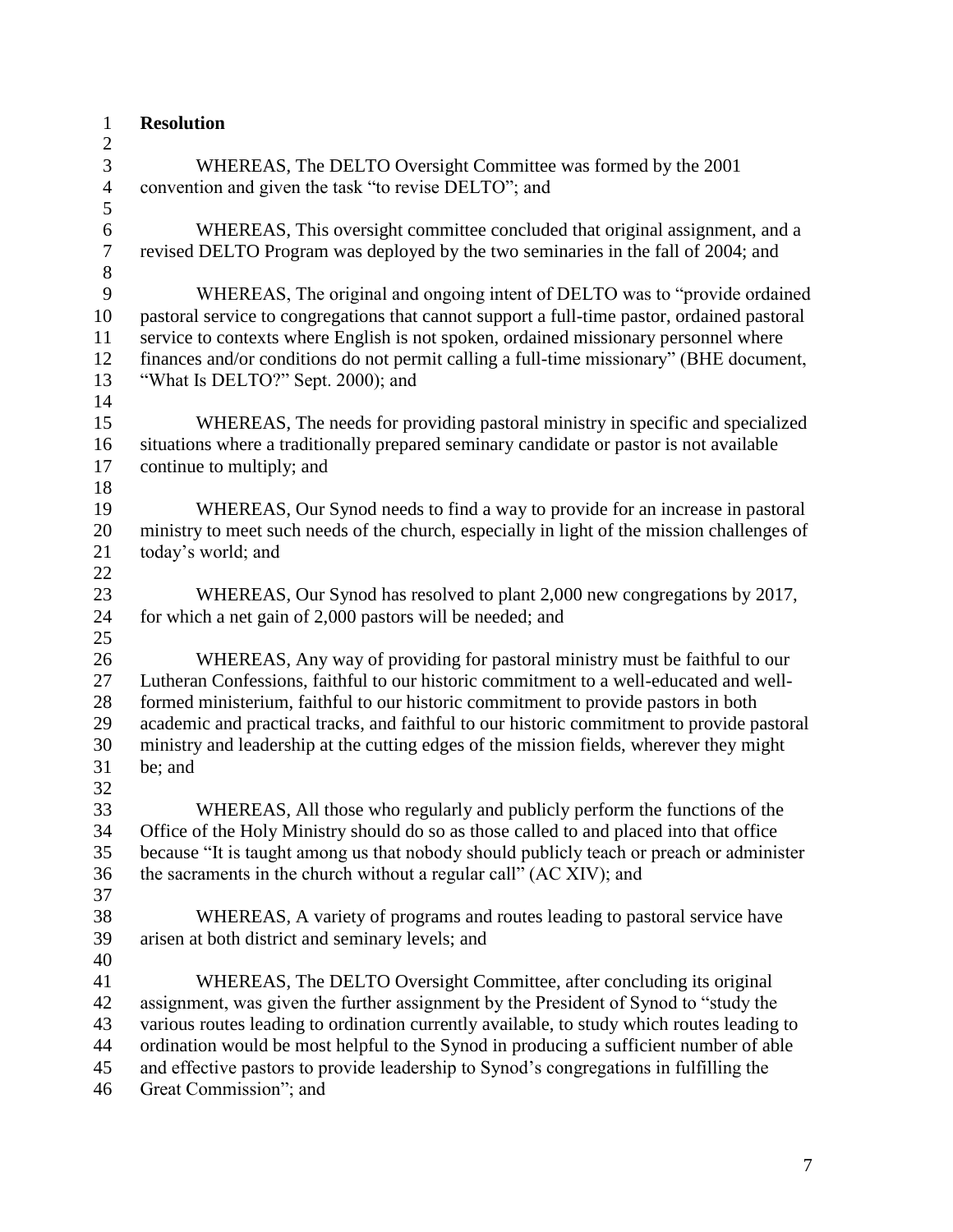| $\mathbf{1}$     |                                                                                            |
|------------------|--------------------------------------------------------------------------------------------|
| $\sqrt{2}$       | WHEREAS, In carrying out this further task, it was apparent that                           |
| 3                | a. the existing focus of DELTO, even as it was redesigned and redeployed, would            |
| $\overline{4}$   | not be sufficient to meet these needs;                                                     |
| 5                | b. the Synod would benefit from a more coherent and comprehensive approach to              |
| 6                | pastoral preparation and certification for ministry in specialized and specific            |
| $\boldsymbol{7}$ | contexts;                                                                                  |
| $8\,$            | c. the past years have provided the church, in general, and the seminaries, in             |
| 9                | particular, with substantial experimentation and experience with distance-                 |
| 10               | education models, including the evaluation of both the advantages and                      |
| 11               | disadvantages; and                                                                         |
| 12               | d. the Synod is presented with an opportunity to build on such experience and to           |
| 13               | coordinate and consolidate programs and curriculum into a more cohesive and                |
| 14               | comprehensive curriculum design that engages the best practices of educational             |
| 15               | design and pedagogy, including much of the current course materials already                |
| 16               | proven and in use; and                                                                     |
| 17               |                                                                                            |
| 18               | WHEREAS, The process of conversation and collaboration over the past six years             |
| 19               | has brought together representatives of the needs of the field with the entities of the    |
| 20               | Synod to whom leadership for pastoral education and certification is entrusted, and in so  |
| 21               | doing provided a helpful model for continuing such collaborative work; and                 |
| 22               |                                                                                            |
| 23               | WHEREAS, Both seminaries have provided leadership in this process and                      |
| 24               | worked together on written documents affirming the need for a new category within the      |
| 25               | one office of the pastoral ministry and in affirming an educational process that will lead |
| 26               | to certification and ordination for such pastoral ministry, utilizing both traditional     |
| 27               | residential components along with new distance education models; and                       |
| 28               |                                                                                            |
| 29               | WHEREAS, The DELTO Oversight Committee in seeking to fulfill its further                   |
| 30               | task has                                                                                   |
| 31               | a. worked closely with both seminaries in honing a proposal for a category of              |
| 32               | specific ministry pastor, and an education and formation program that will lead            |
| 33               | to certification and ordination for such pastoral ministry; and has                        |
| 34               | b. worked closely also with many other constituencies throughout the church in             |
| 35               | developing this proposal, including the Board for Pastoral Education, the                  |
| 36               | Council of Presidents, district and Synod mission leaders, and pastors in the              |
| 37               | field;                                                                                     |
| 38               |                                                                                            |
| 39               | and                                                                                        |
| 40               |                                                                                            |
| 41               | WHEREAS, The great strengths of this proposal bring together several issues that           |
| 42               | have concerned our Synod for many years as it seeks to                                     |
| 43               |                                                                                            |
| 44               | a. find a way to meet the existing and expanding needs for pastoral ministry,              |
| 45               | especially in the variety of contexts of mission and ministry in today's church;           |
|                  |                                                                                            |
| 46               | b. respect our commitment to the doctrine of church and ministry, especially in            |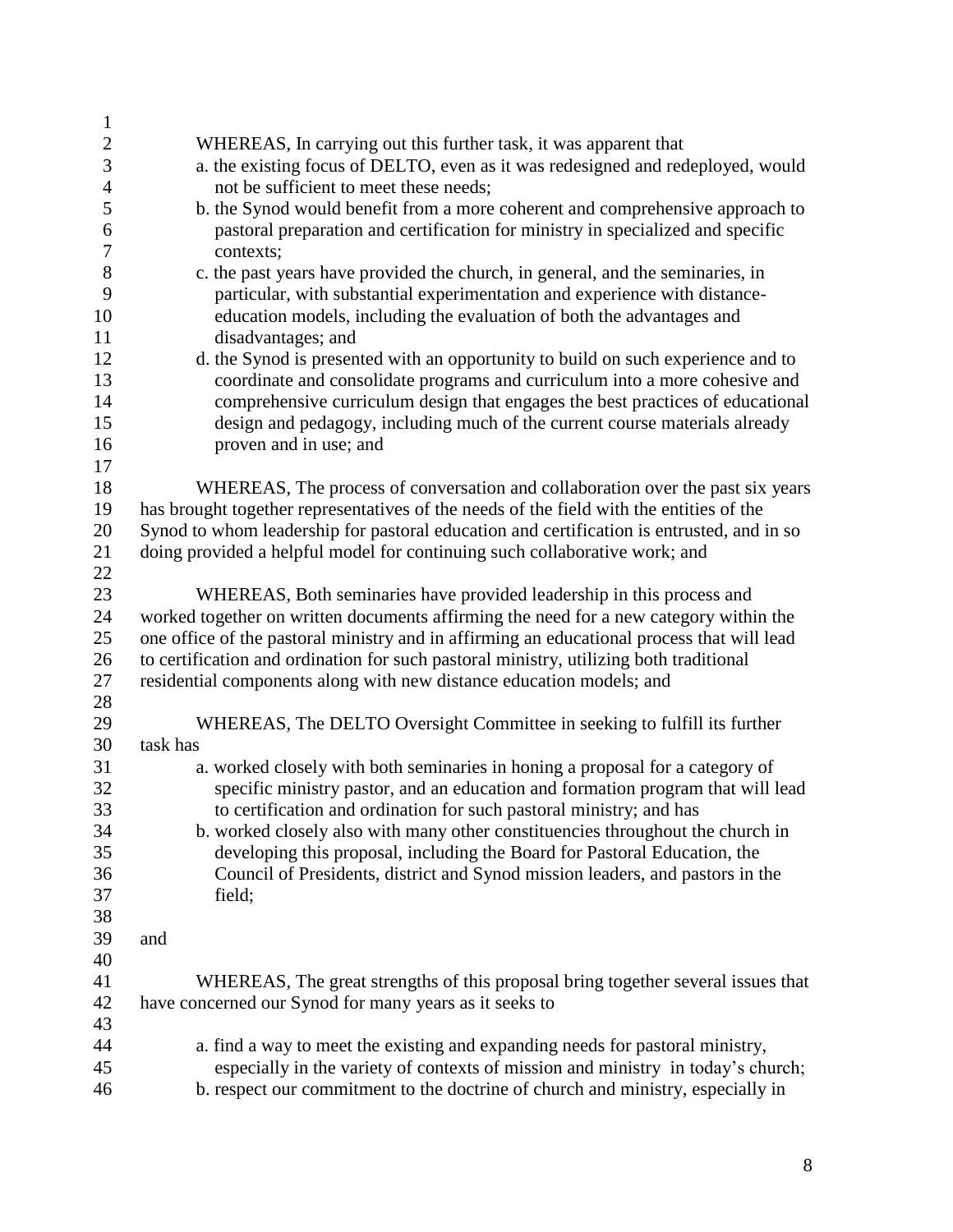| $\mathbf{1}$   | light of AC XIV;                                                                           |
|----------------|--------------------------------------------------------------------------------------------|
|                | c. honor our commitment to responsible theological education that provides the             |
| $\frac{2}{3}$  | church with well-educated pastors, who as missional leaders are faithful to                |
| $\overline{4}$ | Lutheran theology and practice;                                                            |
| 5              | d. retain our commitment to the importance, need, and great strengths of                   |
| 6              | residential pastoral education at both the certificate and M.Div. level, along             |
| $\tau$         | with a commitment to the continuing education of all clergy;                               |
| 8              | e. restore our past creativity in recognizing the importance, need, and great              |
| 9              | strengths of alternative models of pastoral education leading to ordination,               |
| 10             | including a commitment to continuing education;                                            |
| 11             | f. utilize the advances in educational technology that allow for responsible               |
| 12             | pastoral education and formation through distance-education models; and                    |
| 13             | g. develop a more coherent and comprehensive model for pastoral education by               |
| 14             | which various routes leading to certification, call, and ordination are                    |
| 15             | coordinated and potentially interrelated, so that, for example, a student in a             |
| 16             | nonresidential certificate route might be able to engage also in a residential             |
| 17             | degree program;                                                                            |
| 18             |                                                                                            |
| 19             | and                                                                                        |
| 20             |                                                                                            |
| 21             | WHEREAS, The Specific Ministry Pastor Program has the support of the Board                 |
| 22             | for Pastoral Education, the faculties of both seminaries, and the Council of Presidents;   |
| 23             | and                                                                                        |
| 24             |                                                                                            |
| 25             | WHEREAS, The Specific Ministry Pastor Program has been reviewed by the                     |
| 26             | Commission on Theology and Church Relations, and was found to be consistent with           |
| 27             | Scripture and the Confessions; and                                                         |
| 28             |                                                                                            |
| 29             | WHEREAS, As the Commission on Constitutional Matters has issued opinions                   |
| 30             | 07-2499 and 07-2500 that no changes to Synod's Constitution are required should this       |
| 31             | resolution be adopted; therefore be it                                                     |
| 32             |                                                                                            |
| 33             | Resolved, That the Specific Ministry Pastor Program be adopted in principle and            |
| 34             | the seminaries, Board for Pastoral Education, and Council of Presidents be authorized to   |
| 35             | implement it; and be it further                                                            |
| 36             |                                                                                            |
| 37             | <i>Resolved</i> , That Bylaw sections 2.13 and 2.14 of the <i>Handbook</i> of the Synod be |
| 38             | amended accordingly, as follows:                                                           |
| 39             |                                                                                            |
| 40             | PRESENT/PROPOSED WORDING                                                                   |
| 41             |                                                                                            |
| 42             | (A) Change the title of Bylaw section 2.13 to read as follows:                             |
| 43             |                                                                                            |
| 44             | 2.13 Restricting, Suspending, and Expelling Congregations or Individuals                   |
| 45             | from Membership                                                                            |
| 46             |                                                                                            |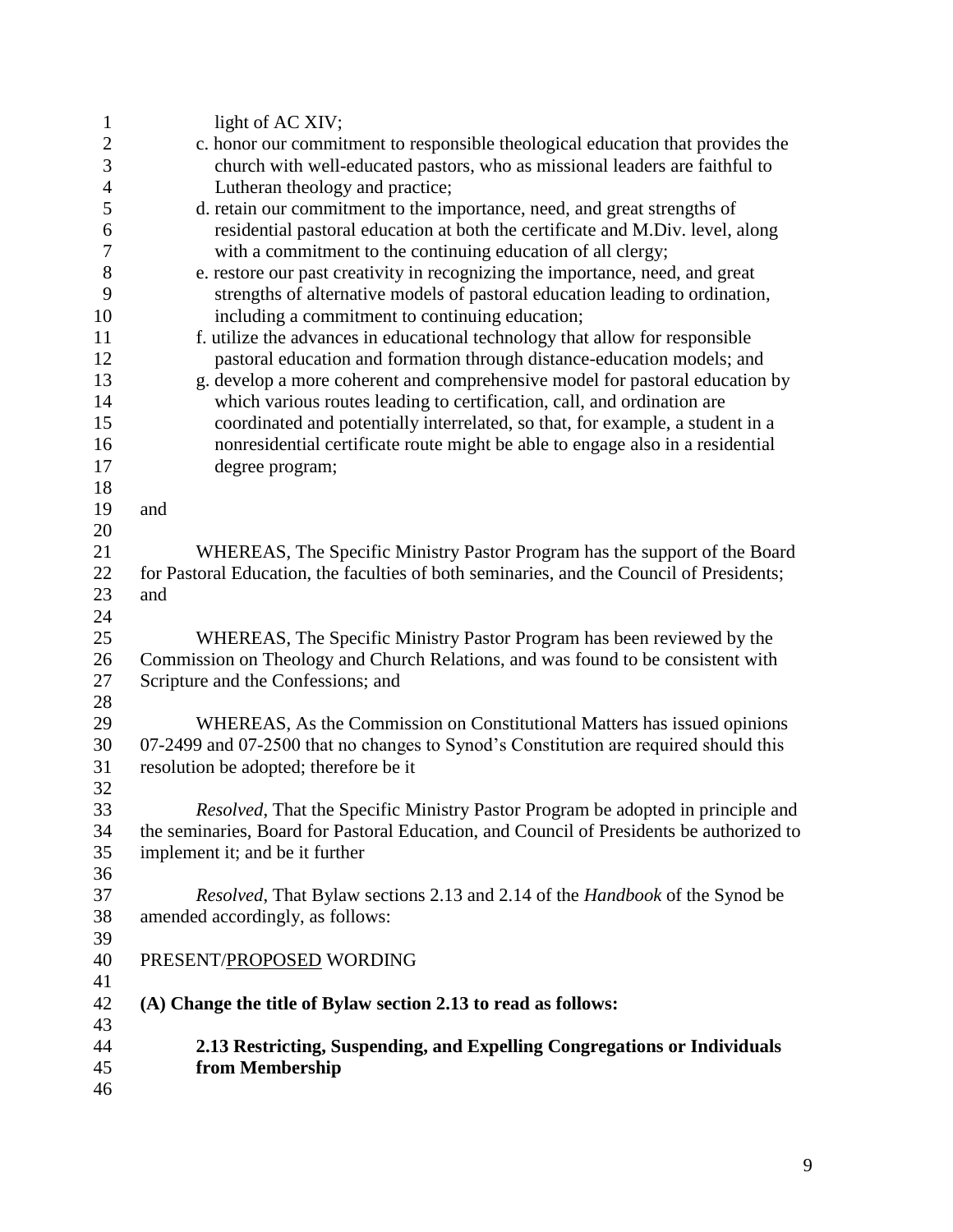| $\mathbf{1}$                     |                | <b>Membership Status and Limitations</b>                                                                                                          |
|----------------------------------|----------------|---------------------------------------------------------------------------------------------------------------------------------------------------|
| $\overline{c}$                   |                |                                                                                                                                                   |
| $\mathfrak{Z}$<br>$\overline{4}$ |                | (B) Incorporate current Bylaws 2.13.1 and 2.13.2 into Bylaw 2.14.1 as follows:                                                                    |
| 5<br>6<br>$\tau$                 |                | • Current Bylaw 2.13.1 becomes Bylaw 2.14.1<br>• Current Bylaw 2.13.2 becomes Bylaw 2.14.1 (a)<br>• Current Bylaw 2.14.1 becomes Bylaw 2.14.1 (b) |
| $8\,$<br>9                       |                | The early paragraphs of Bylaw section 2.14 therefore read as follows:                                                                             |
| 10<br>11<br>12                   |                | 2.14 Expulsion of Congregations or Individuals from Membership in the<br><b>Synod</b>                                                             |
| 13<br>14                         | Preamble       |                                                                                                                                                   |
| 15                               |                |                                                                                                                                                   |
| 16                               | 2.13.1         |                                                                                                                                                   |
| 17                               |                |                                                                                                                                                   |
| 18                               | 2.14.1         |                                                                                                                                                   |
| 19                               |                |                                                                                                                                                   |
| 20                               |                | Termination of membership in the Synod is a serious matter involving both the                                                                     |
| 21                               |                | doctrine and life of those to whom it has been granted. Such action should only be                                                                |
| 22                               |                | taken as a final step when it is clear that those who are being terminated after                                                                  |
| 23                               |                | previous futile admonition have acted contrary to the confession laid down in                                                                     |
| 24                               |                | Article II or the conditions of membership laid down in Article VI or have                                                                        |
| 25                               |                | persisted in offensive conduct (Constitution, Art. XIII 1). For this reason the                                                                   |
| 26                               |                | Synod establishes procedures for such action including the identification of those                                                                |
| 27                               |                | who are responsible for ecclesiastical supervision of its members. Such                                                                           |
| 28                               |                | supervision includes not only suspension or termination of membership but also                                                                    |
| 29                               |                | advice, counsel, encouragement, and, when necessary, admonition regarding                                                                         |
| 30                               |                | teaching and/or practice. Furthermore, the procedures that may lead to termination                                                                |
| 31                               |                | of membership also provide for the protection of members by including                                                                             |
| 32                               |                | provisions for challenging the decisions of ecclesiastical supervisors in these                                                                   |
| 33                               |                | matters as well as provisions for restoration of membership that has been                                                                         |
| 34                               |                | suspended or terminated.                                                                                                                          |
| 35                               |                |                                                                                                                                                   |
| 36<br>37                         | <b>General</b> |                                                                                                                                                   |
| 38                               |                | 2.13.2                                                                                                                                            |
| 39                               |                | Although the Constitution (see Art. VI 3 and Art. XII 7–8) deals with the<br>a.                                                                   |
| 40                               |                | "life" of ordained and commissioned ministers of the Synod and provides for                                                                       |
| 41                               |                | dealing with "ungodly life" or ordained and commissioned ministers, this does                                                                     |
| 42                               |                | not suggest that the Synod, including any district of the Synod, has the duty or                                                                  |
| 43                               |                | even an opportunity to observe the activities in the life of an individual                                                                        |
| 44                               |                | member of the Synod or has the means or authority to regulate, restrict, or                                                                       |
| 45                               |                | control those activities. The only remedy available to the Synod in response to                                                                   |
| 46                               |                | improper activities in the life of such a member of the Synod is, as is true with                                                                 |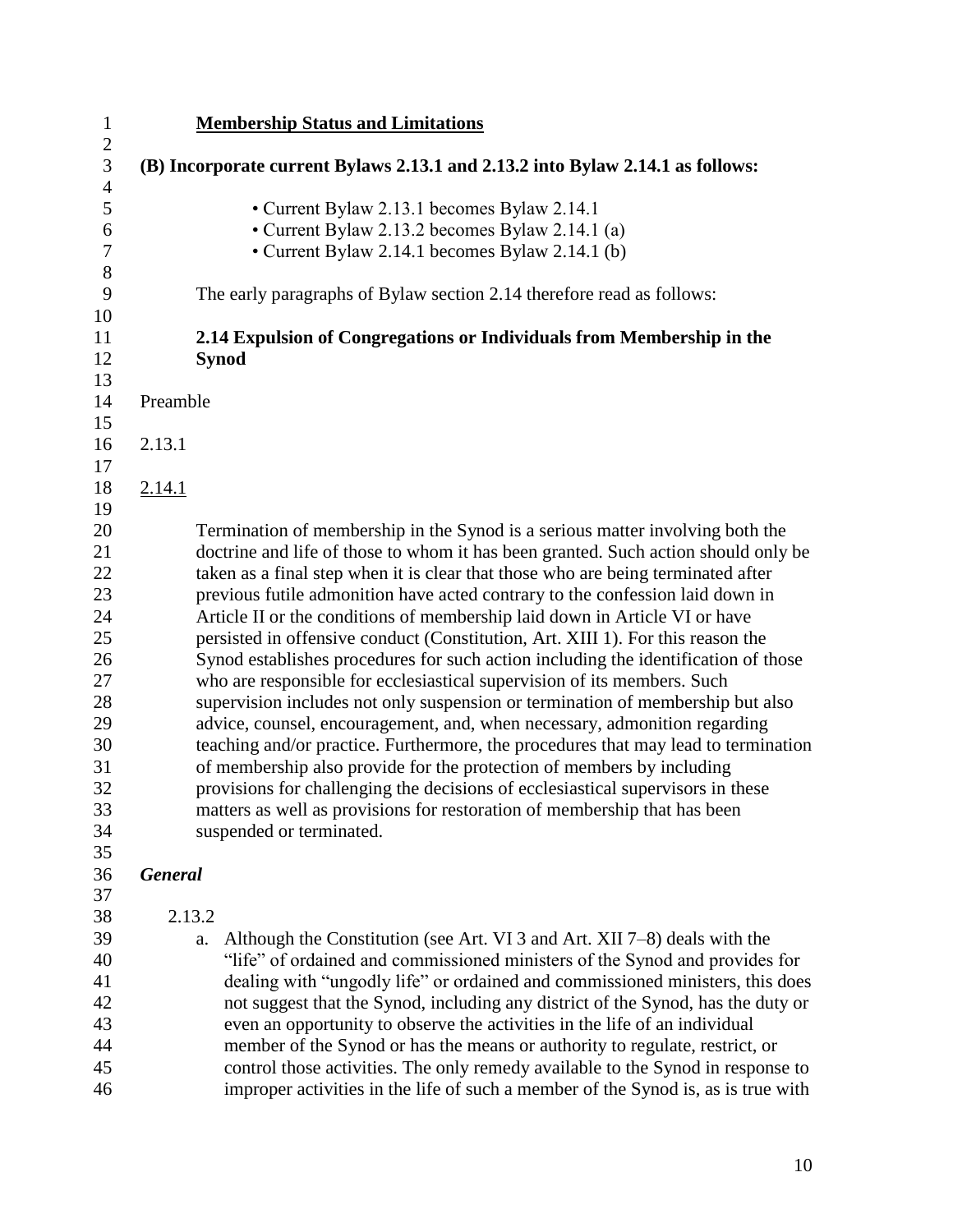| $\mathbf{1}$<br>$\overline{c}$ | respect to violations of other conditions of membership or is otherwise<br>appropriate under the Constitution or these Bylaws, and following the |
|--------------------------------|--------------------------------------------------------------------------------------------------------------------------------------------------|
| 3                              | procedures set forth in these Bylaws, to take such action as may lead to                                                                         |
| $\overline{4}$                 | termination of that membership and the attendant rights and privileges.                                                                          |
| 5                              |                                                                                                                                                  |
| 6                              | 2.14.1                                                                                                                                           |
| 7                              | b. The action to commence expulsion of a congregation or individual from                                                                         |
| 8                              | membership in the Synod is the sole responsibility of the district president                                                                     |
| 9                              | who has the responsibility for ecclesiastical supervision of such member. This                                                                   |
| 10                             | Bylaw section 2.14, among others, provides the procedures to carry out                                                                           |
| 11                             | Article XIII of the Constitution, "Expulsion from the Synod." However, it                                                                        |
| 12                             | does not provide the procedure for the expulsion of the district presidents and                                                                  |
| 13                             | the officers of the Synod (Bylaw section 2.15), the President of the Synod                                                                       |
| 14                             | (Bylaw section 2.16), or individual members in cases involving sexual                                                                            |
| 15                             | misconduct or criminal behavior (Bylaw section 2.17).                                                                                            |
| 16                             |                                                                                                                                                  |
| 17                             | (C) Add a new section at the beginning of Bylaw section 2.13 to define a "specific                                                               |
| 18                             | ministry pastor" and the limitations on membership privileges and responsibilities                                                               |
| 19                             | that pertain, as follows:                                                                                                                        |
| 20                             |                                                                                                                                                  |
| 21                             | <b>Specific Ministry Pastor Status and Limitations</b>                                                                                           |
| 22                             |                                                                                                                                                  |
| 23                             | 2.13.1 A "specific ministry pastor" is a minister of religion—ordained who has                                                                   |
| 24                             | completed the requirements for service as a specific ministry pastor and has been                                                                |
| 25                             | examined by one of the Synod's seminaries, has received a regular call and has                                                                   |
| 26                             | been placed by the Council of Presidents into a specific Word and Sacrament                                                                      |
| 27                             | ministry context. He is eligible to serve only in that specific ministry context for                                                             |
| 28                             | which he has been trained and may not be offered or accept a call for ministry for                                                               |
| 29                             | which he has not been certified as determined by his district president. He shall                                                                |
| 30                             | serve under the supervision of his district president and another pastor who is not                                                              |
| 31                             | a specific ministry pastor.                                                                                                                      |
| 32                             | (a) Because he is under supervision of another pastor and because a specific                                                                     |
| 33                             | ministry pastor's theological education has been formed in part by and for a                                                                     |
| 34                             | specific ministry context, he may not be placed or called into ecclesiastical roles                                                              |
| 35                             | that exercise pastoral oversight outside the location of his call.                                                                               |
| 36                             | (b) A specific ministry pastor is not eligible to                                                                                                |
| 37                             | (1) serve as a voting delegate to a national convention of the Synod—but may                                                                     |
| 38                             | serve as an advisory delegate to national conventions and as a pastoral delegate to                                                              |
| 39                             | district conventions;                                                                                                                            |
| 40                             | (2) hold any elected or appointed office on the district or national Synod level that                                                            |
| 41                             | is assigned by the Bylaws of the Synod to "a pastor" (although specific ministry                                                                 |
| 42                             | pastors may serve in all other capacities, especially representing the ministerial                                                               |
| 43                             | contexts in which they serve);                                                                                                                   |
| 44                             | (3) supervise vicars; or                                                                                                                         |
| 45                             | (4) serve as a circuit counselor.                                                                                                                |
|                                |                                                                                                                                                  |